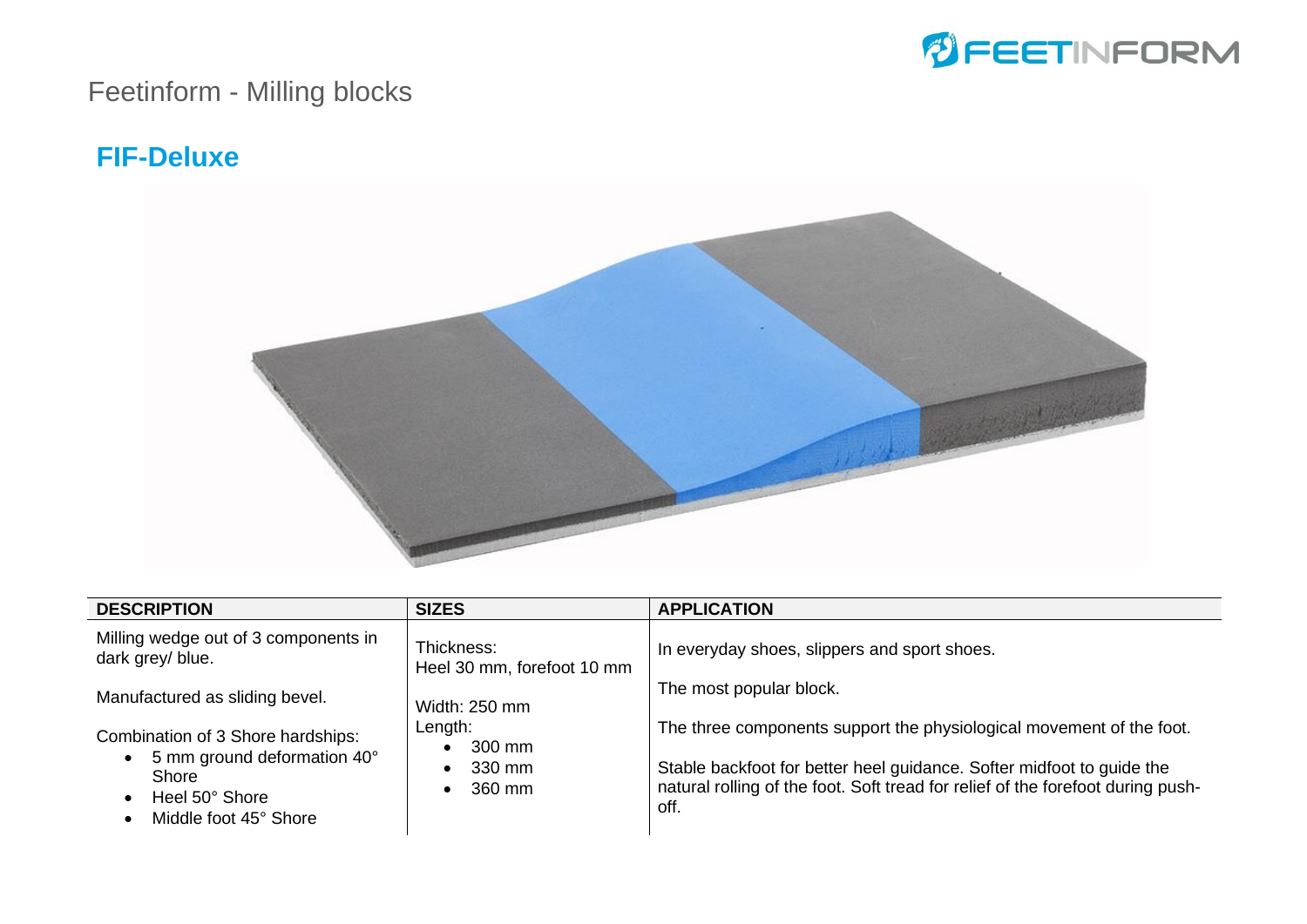

#### **FIF-Control**



| <b>DESCRIPTION</b>                                   | <b>SIZES</b>                             | <b>APPLICATION</b>                                        |
|------------------------------------------------------|------------------------------------------|-----------------------------------------------------------|
| Milling wedge out of 3 components in black/<br>blue. | Thickness:<br>Heel 30 mm, forefoot 10 mm | In everyday shoes, slippers and sport shoes.              |
|                                                      |                                          | Similar in construction to FIF-Deluxe but overall harder. |
| Manufactured as sliding bevel.                       | Width: 250 mm<br>Length:                 | For people with heavier load:                             |
| Combination of 3 Shore hardships:                    | 300 mm                                   | ambitious athletes,                                       |
| 5 mm ground deformation 50° Shore<br>$\bullet$       | 330 mm                                   | permanent use or                                          |
| Heel 60° Shore<br>Middle foot 45° Shore              | 360 mm                                   | higher body weight.                                       |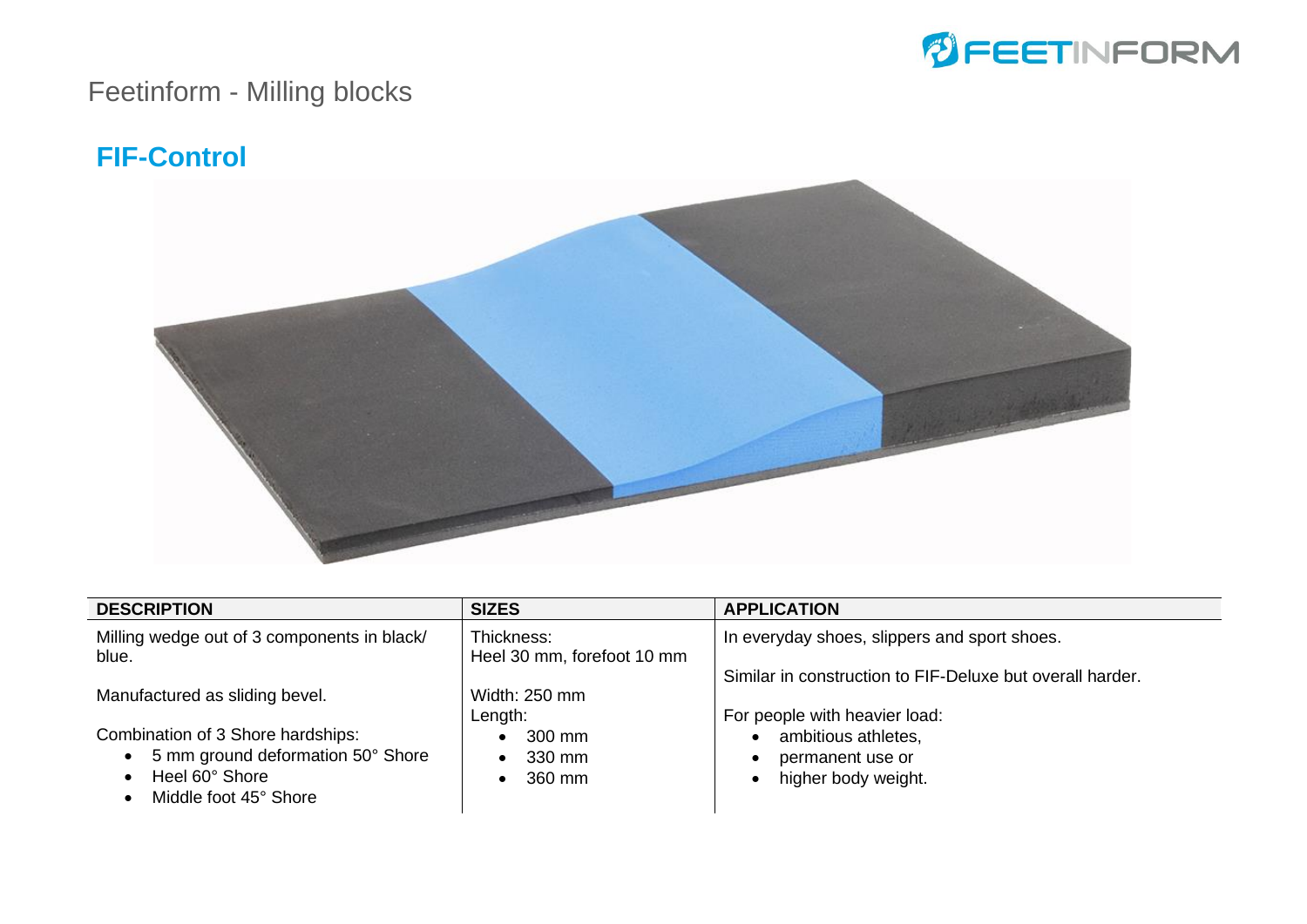

#### **FIF-Diabet rebu3**



| <b>DESCRIPTION</b>                                                                                                                                          | <b>SIZES</b>                             | <b>APPLICATION</b>                                                                                                               |
|-------------------------------------------------------------------------------------------------------------------------------------------------------------|------------------------------------------|----------------------------------------------------------------------------------------------------------------------------------|
| Milling wedge Diabet (thin) rebu3 in dark grey/<br>blue/ dark grey.                                                                                         |                                          | In everyday shoes, slippers and sport shoes.                                                                                     |
| Manufactured as sliding bevel.                                                                                                                              | Thickness:<br>Heel 30 mm, forefoot 10 mm | Similar in construction to FIF-Deluxe but with an additional layer<br>for better pressure distribution.                          |
| Combination 4 Shore hardships:<br>Ground deformation<br>$\circ$ 2 mm 50 $\degree$ Shore<br>$\circ$ 3 mm Rebuflex<br>Heel 50° Shore<br>Middle foot 45° Shore | Width: 250 mm<br>Length: 360 mm          | Especially for diabetic and rheumatic patients, suitable as<br>bedding insoles.<br>Should have a minimum base thickness of 4 mm. |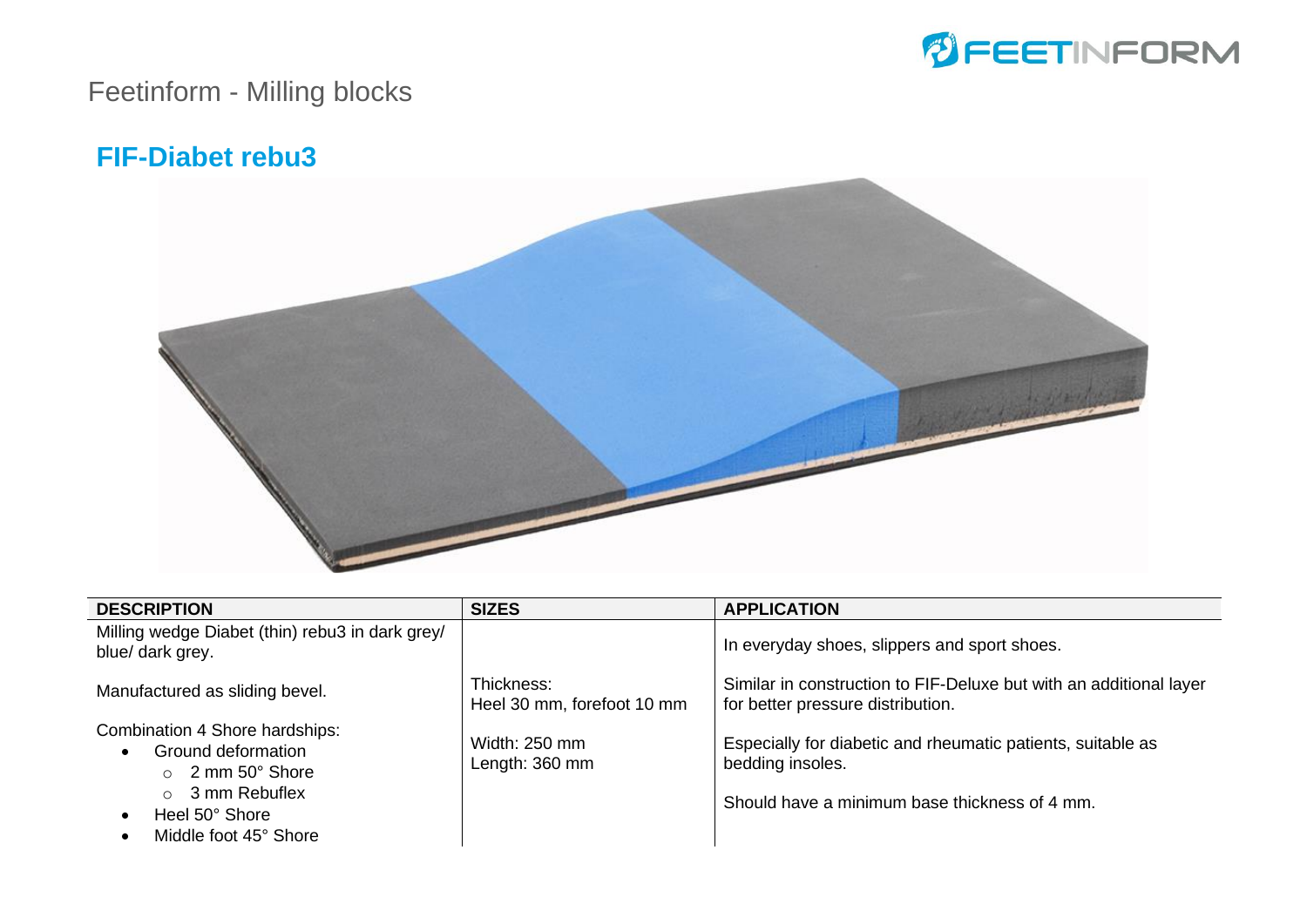

### Feetinform - Milling plates

#### **FIF-Diabetes rebu10**



| <b>DESCRIPTION</b>                                                                                                                                                | <b>SIZES</b>                             | <b>APPLICATION</b>                                                                                                                           |
|-------------------------------------------------------------------------------------------------------------------------------------------------------------------|------------------------------------------|----------------------------------------------------------------------------------------------------------------------------------------------|
| Milling wedge Diabet (thick) rebu10 in dark<br>grey/ blue/ dark grey.                                                                                             |                                          | In In everyday shoes, slippers and sport shoes.                                                                                              |
| Manufactured as sliding bevel.                                                                                                                                    | Thickness:<br>Heel 30 mm, forefoot 20 mm | Similar in construction to FIF-Deluxe but with an additional layer<br>for better pressure distribution.                                      |
| Combination of 4 shore hardships:<br>Ground deformation<br>$\circ$ 2 mm 50 $\degree$ Shore<br>10 mm Rebuflex<br>$\cap$<br>Heel 50° Shore<br>Middle foot 45° Shore | Width: 250 mm<br>Length: 360 mm          | Especially suitable for diabetic and rheumatic patients as<br>bedding insoles or relief insoles.<br>Should have a minimum thickness of 8 mm. |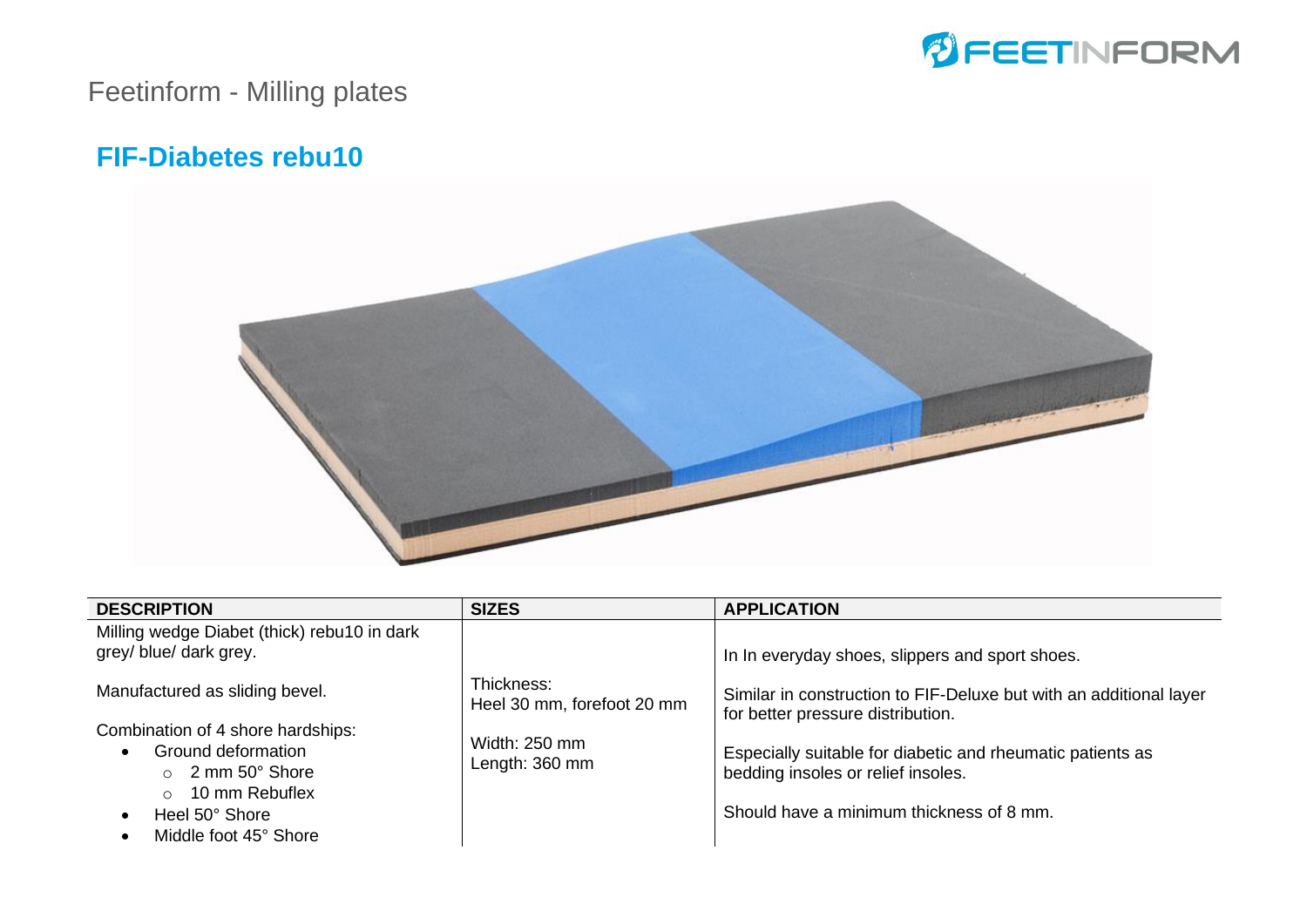

#### **FIF Standard 45/40**



| <b>DESCRIPTION</b>                                                         | <b>SIZES</b>                       | <b>APPLICATION</b>                                                     |
|----------------------------------------------------------------------------|------------------------------------|------------------------------------------------------------------------|
| Milling wedge out of 2 components.                                         | Thickness:                         | In everyday shoes, slippers and sport shoes.                           |
| Manufactured as sliding bevel.                                             | Heel 30 mm, forefoot 10 mm         | The two components support the physiological movement of the           |
| 5 mm ground deformation in one Shore<br>hardness and the bevel in another. | Width: 250 mm<br>Length:<br>300 mm | foot.<br>Comfort insole for people who need little correction and foot |
| Shore hardness:<br>Ground deformation/ bevel                               | 330 mm<br>360 mm                   | guidance.                                                              |
| 45°/40° Shore (blue/light grey)                                            |                                    | For insoles with less restoring force and less load.                   |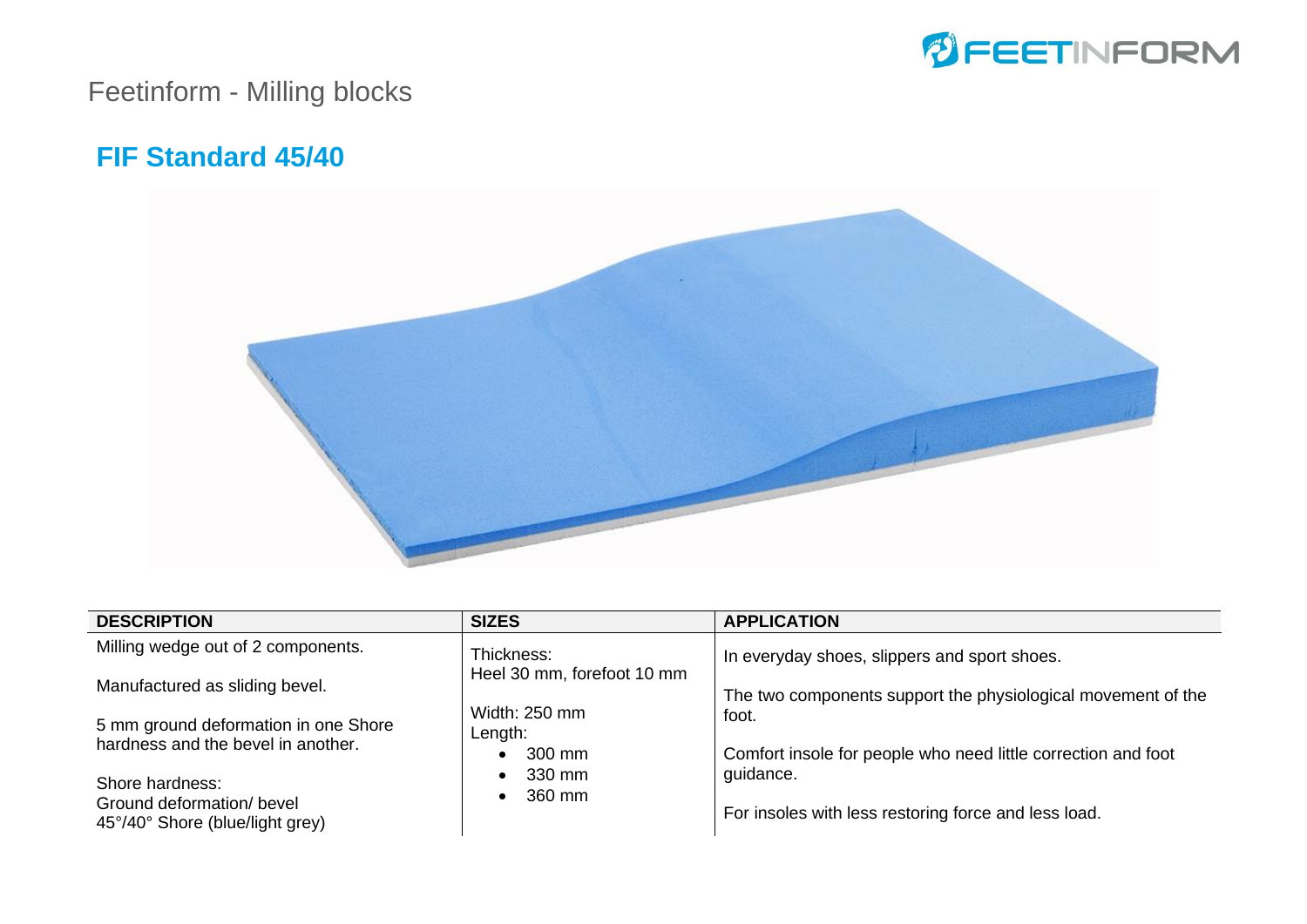

#### **FIF Standard 40/60**



| <b>DESCRIPTION</b>                                                | <b>SIZES</b>              | <b>APPLICATION</b>                                                 |
|-------------------------------------------------------------------|---------------------------|--------------------------------------------------------------------|
| Milling wedge out of 2 components.                                | Thickness:                | In everyday shoes, slippers and sport shoes.                       |
| Manufactured as sliding bevel.                                    | Heel 30 mm, forefoot 10mm | The two components support the physiological movement of the       |
| 5 mm ground deformation in one Shore                              | Width: 250 mm             | foot.                                                              |
| hardness and bevel in another.                                    | Length:<br>300 mm         | Comfort insole for people who need very little correction and foot |
| Shore hardness:                                                   | 330 mm                    | quidance.                                                          |
| Ground deformation/ bevel<br>40°/60° Shore (light grey/dark grey) | 360 mm                    | For insoles with less restoring force and higher load.             |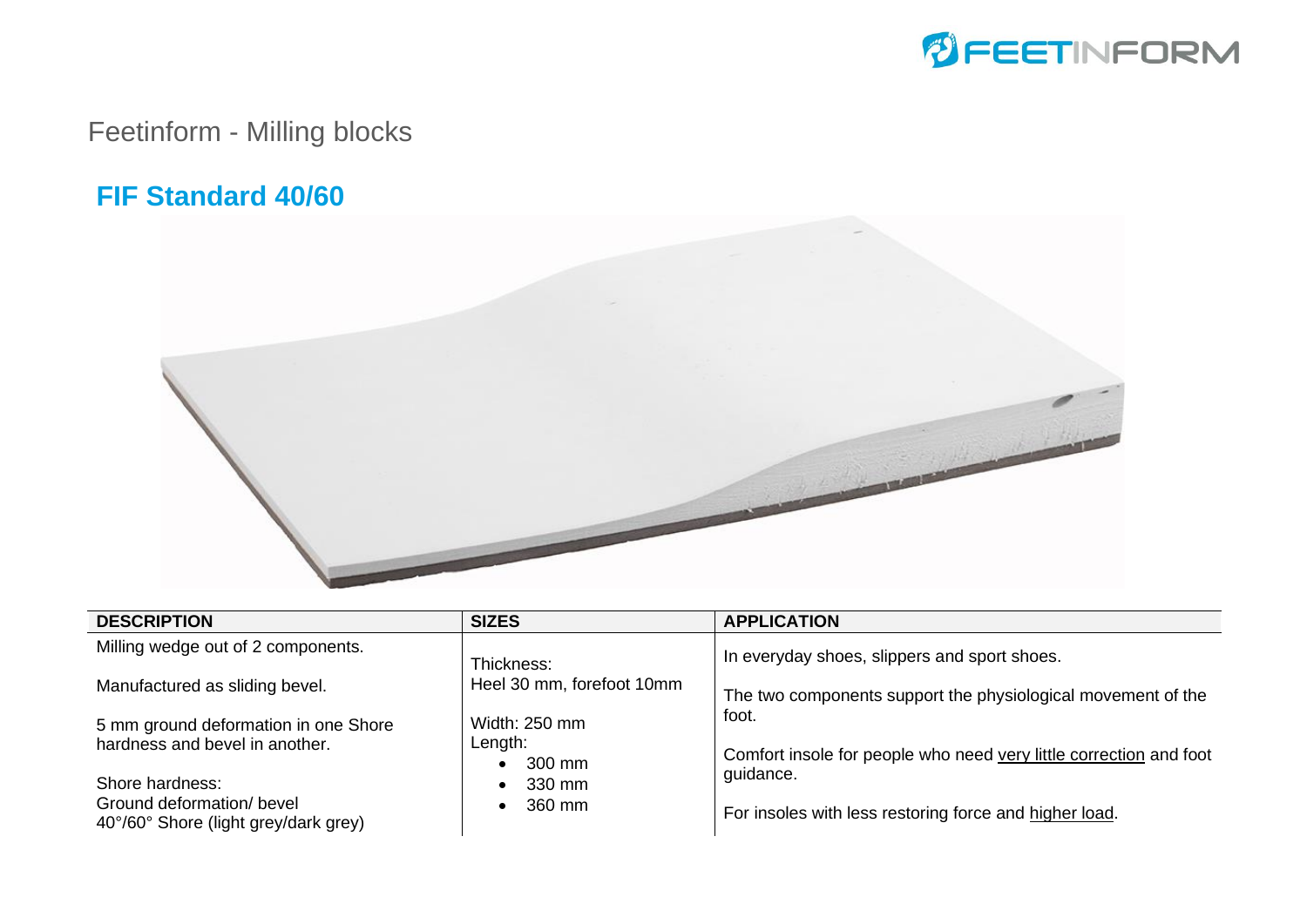

#### **FIF Standard 45/60**



| <b>DESCRIPTION</b>                                                         | <b>SIZES</b>                                    | <b>APPLICATION</b>                                                |
|----------------------------------------------------------------------------|-------------------------------------------------|-------------------------------------------------------------------|
| Milling wedge out of 2 components.                                         | Thickness:                                      | In everyday shoes, slippers and sport shoes.                      |
| Manufactured as sliding bevel.                                             | Heel 30 mm, fore foot 10 mm                     | Similar in construction to FIF-Standard 45/40 but with a harder   |
| 5 mm ground deformation in one Shore<br>hardness and bevel in another.     | Width: 250 mm<br>Length:<br>300 mm<br>$\bullet$ | tread.<br>For people with heavier loads:                          |
| Shore hardness:<br>Ground deformation/ bevel<br>45°/60° Shore (blue/black) | 330 mm<br>360 mm                                | Permanent use or<br>$\bullet$<br>higher body weight.<br>$\bullet$ |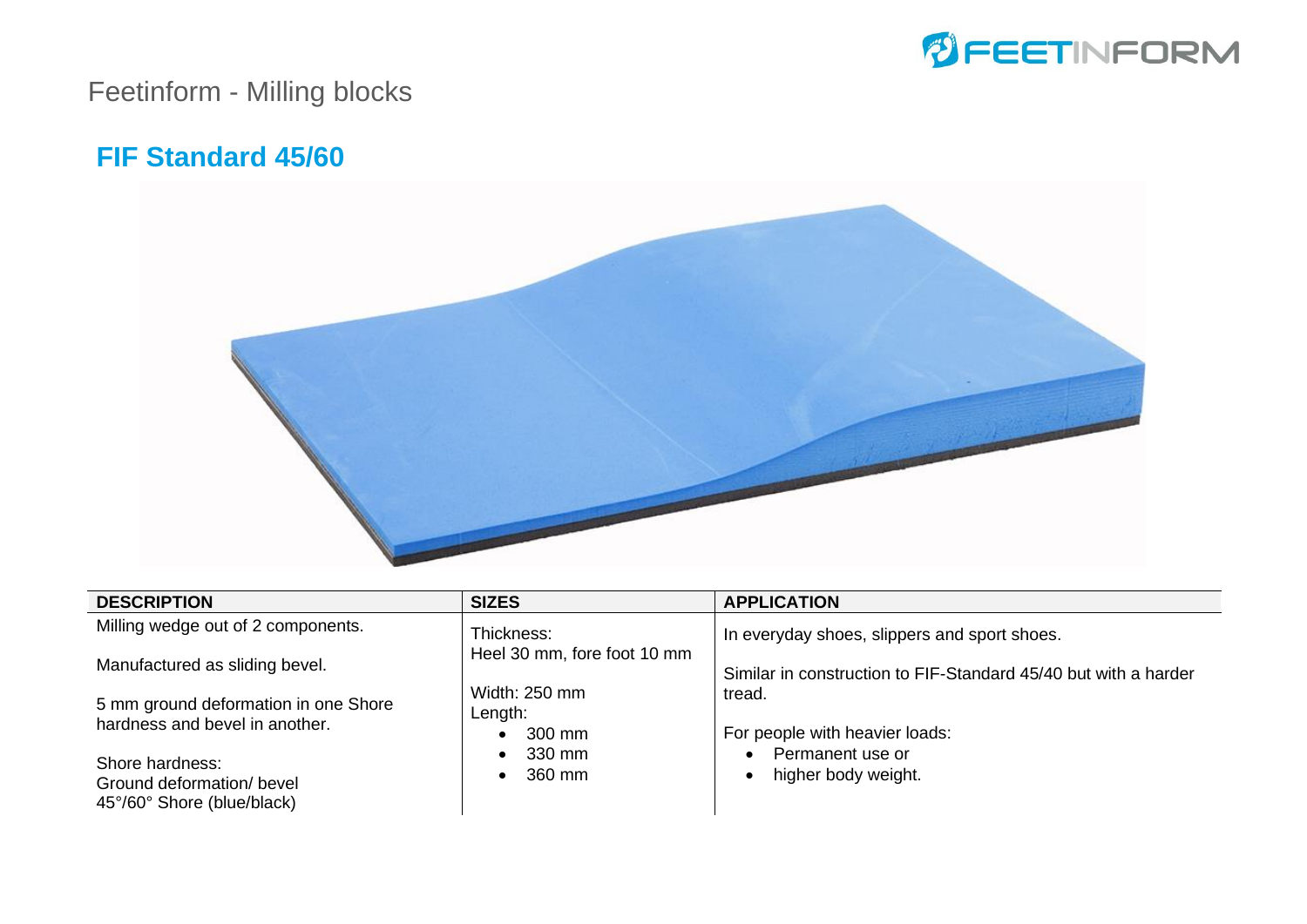

#### **FIF Standard 50/40**



| <b>SIZES</b>  | <b>APPLICATION</b>                                            |
|---------------|---------------------------------------------------------------|
|               | In everyday shoes, slippers and sport shoes.                  |
|               |                                                               |
|               | The two components support the physiological movement of the  |
|               | foot.                                                         |
| Width: 250 mm |                                                               |
| Length:       | Comfort insole for people who need more correction and foot   |
| 300 mm        | guidance:                                                     |
| $\bullet$     | - Permanent use or                                            |
|               | - higher body weight.                                         |
|               |                                                               |
|               | For insoles with more restoring force and less stress.        |
|               | Thickness:<br>Heel 30 mm, fore foot 10 mm<br>330 mm<br>360 mm |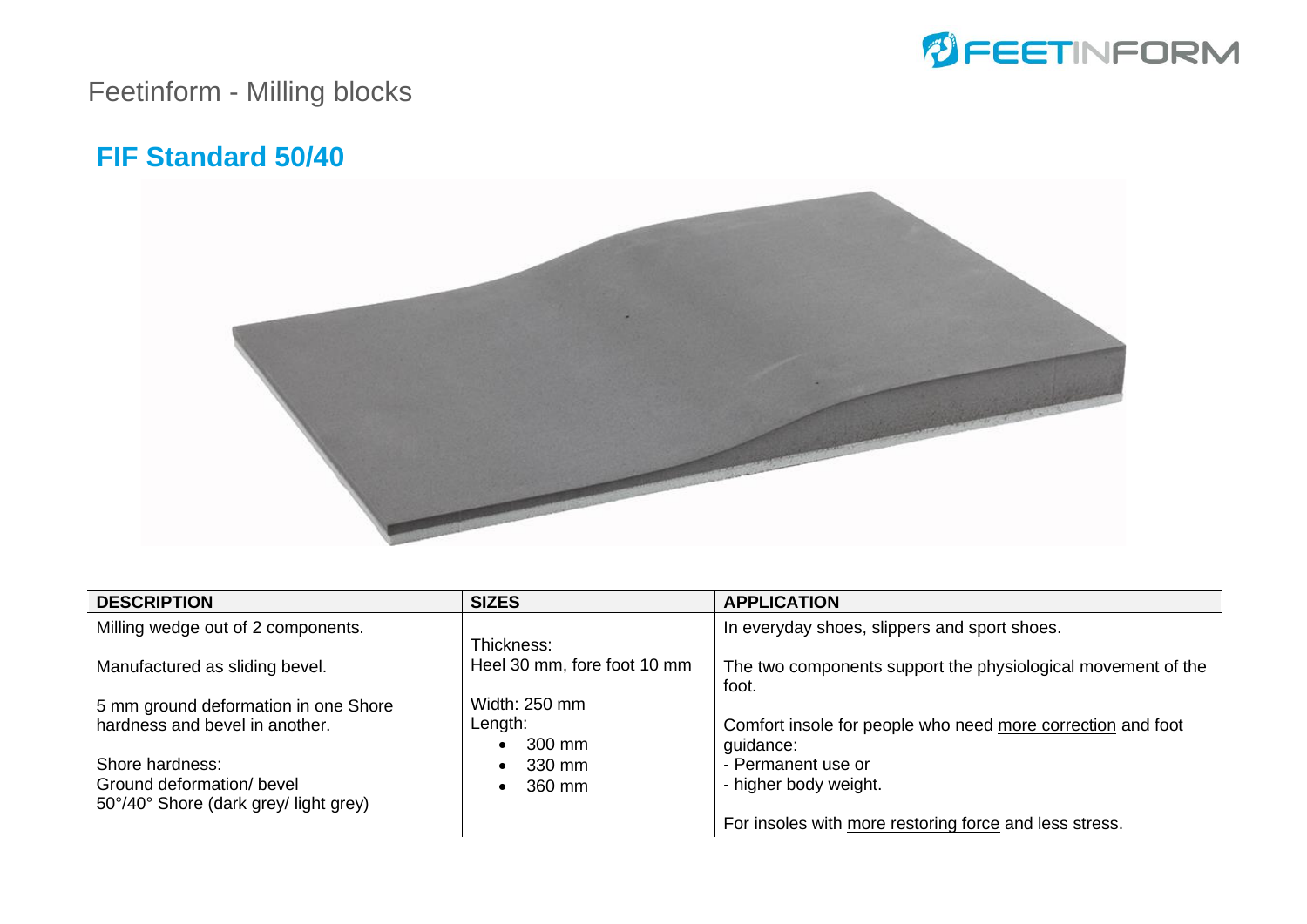

#### **FIF Economy 40**



| <b>DESCRIPTION</b>                       | <b>SIZES</b>                              | <b>APPLICATION</b>                           |
|------------------------------------------|-------------------------------------------|----------------------------------------------|
| Milling wedge out of one component.      | Thickness:<br>Heel 30 mm, fore foot 10 mm |                                              |
| Manufactured as sliding bevel.           | Width: 250 mm                             | Soft insole for everyday shoes and slippers. |
| Shore hardness<br>40° Shore (light grey) | Length:<br>300 mm<br>330 mm<br>360 mm     |                                              |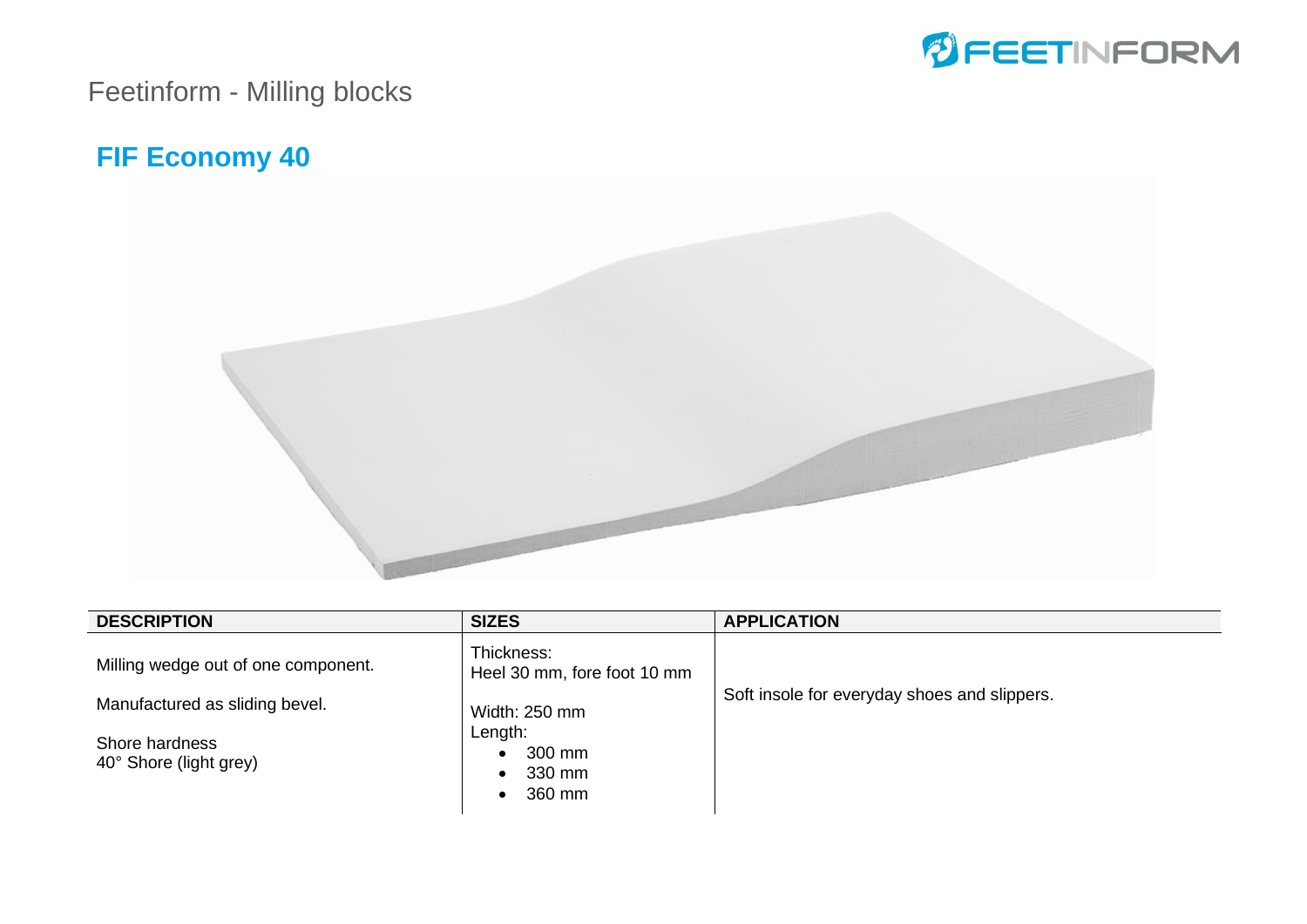

#### **FIF Economy 45**



| <b>DESCRIPTION</b>                  | <b>SIZES</b>                              | <b>APPLICATION</b>                                                      |
|-------------------------------------|-------------------------------------------|-------------------------------------------------------------------------|
| Milling wedge out of one component. | Thickness:<br>Heel 30 mm, fore foot 10 mm | In everyday shoes and slippers.                                         |
| Manufactured as sliding bevel.      | Width: 250 mm<br>Length:                  | Soft insole for people who need little correction and foot<br>guidance. |
| Shore hardness:<br>45° Shore (blue) | 300 mm<br>330 mm<br>$\bullet$<br>360 mm   | For insoles with less restoring force and less load.                    |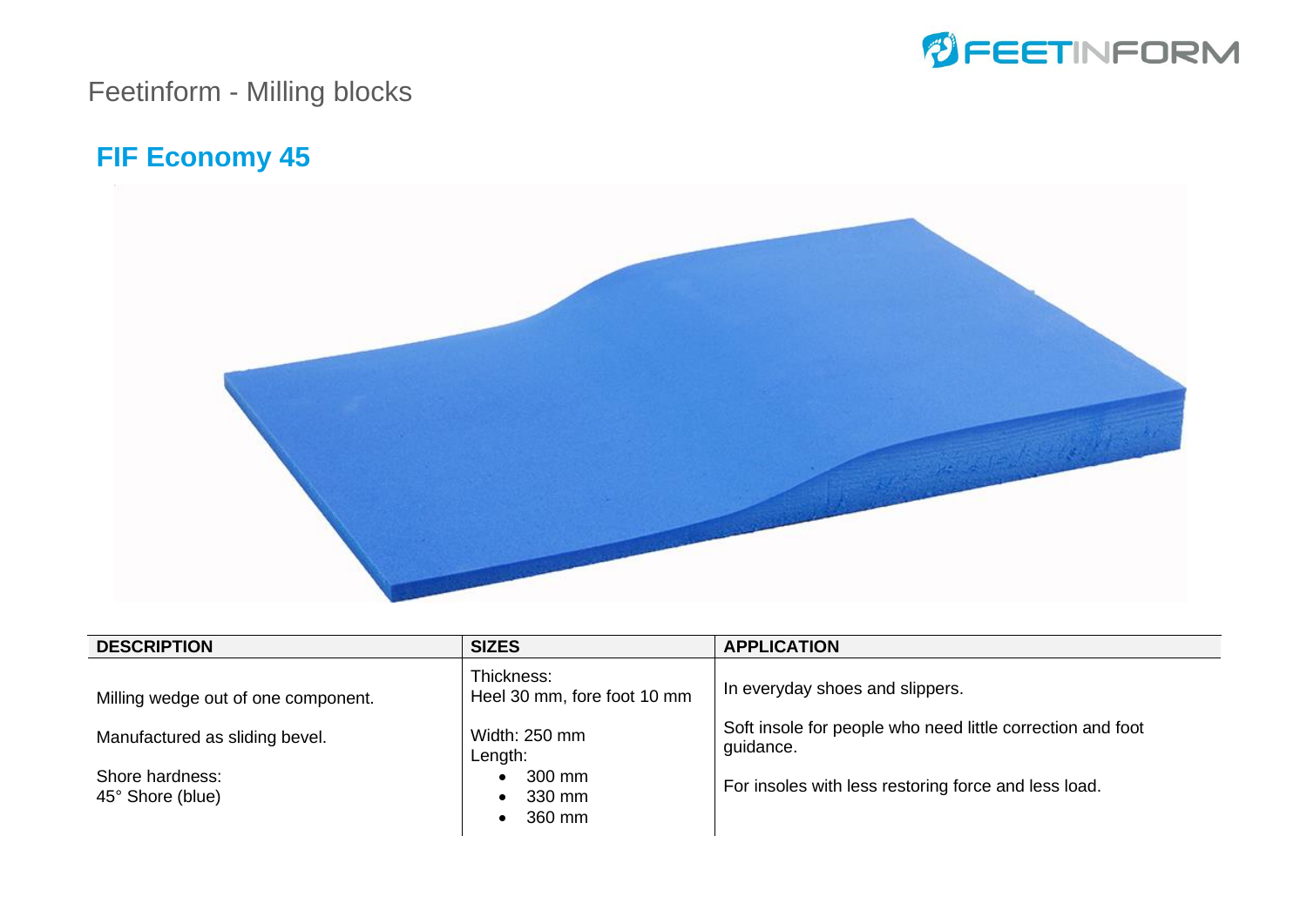

#### Feetinform - Cover material

#### **Leather look microfibre**



| <b>DESCRIPTION</b>                                                                                                                                                                                                                                            | <b>SIZES</b>                             | <b>APPLICATION</b>                                                                                                                                                                                                                                                                                                                                                                                                                                  |
|---------------------------------------------------------------------------------------------------------------------------------------------------------------------------------------------------------------------------------------------------------------|------------------------------------------|-----------------------------------------------------------------------------------------------------------------------------------------------------------------------------------------------------------------------------------------------------------------------------------------------------------------------------------------------------------------------------------------------------------------------------------------------------|
| Cover material made of microfibre in leather<br>look.<br>In the colours: black, anthracite, natural.<br>100% microfibre - free of chrome VI.<br>Tested according to Oeko Tex Standard 100.<br>Is produced in an environmentally friendly<br>and CO2-free way. | Thickness: 0.8 mm<br>Role: 25 m x 120 mm | Cover material for insoles of everyday shoes and slippers.<br>100% breathable, absorbs 8 times its volume weight in moisture.<br>Facilitates easy entry and exit into the shoe and still provides<br>sufficient support.<br>Highly abrasion-resistant, antimicrobial, smell-repellent,<br>hypoallergenic, highly crack-resistant, sewable, sweat-resistant,<br>soft and mouldable, easy to glue, hydrophilic and washable (95<br>$\rm ^{\circ}C$ ). |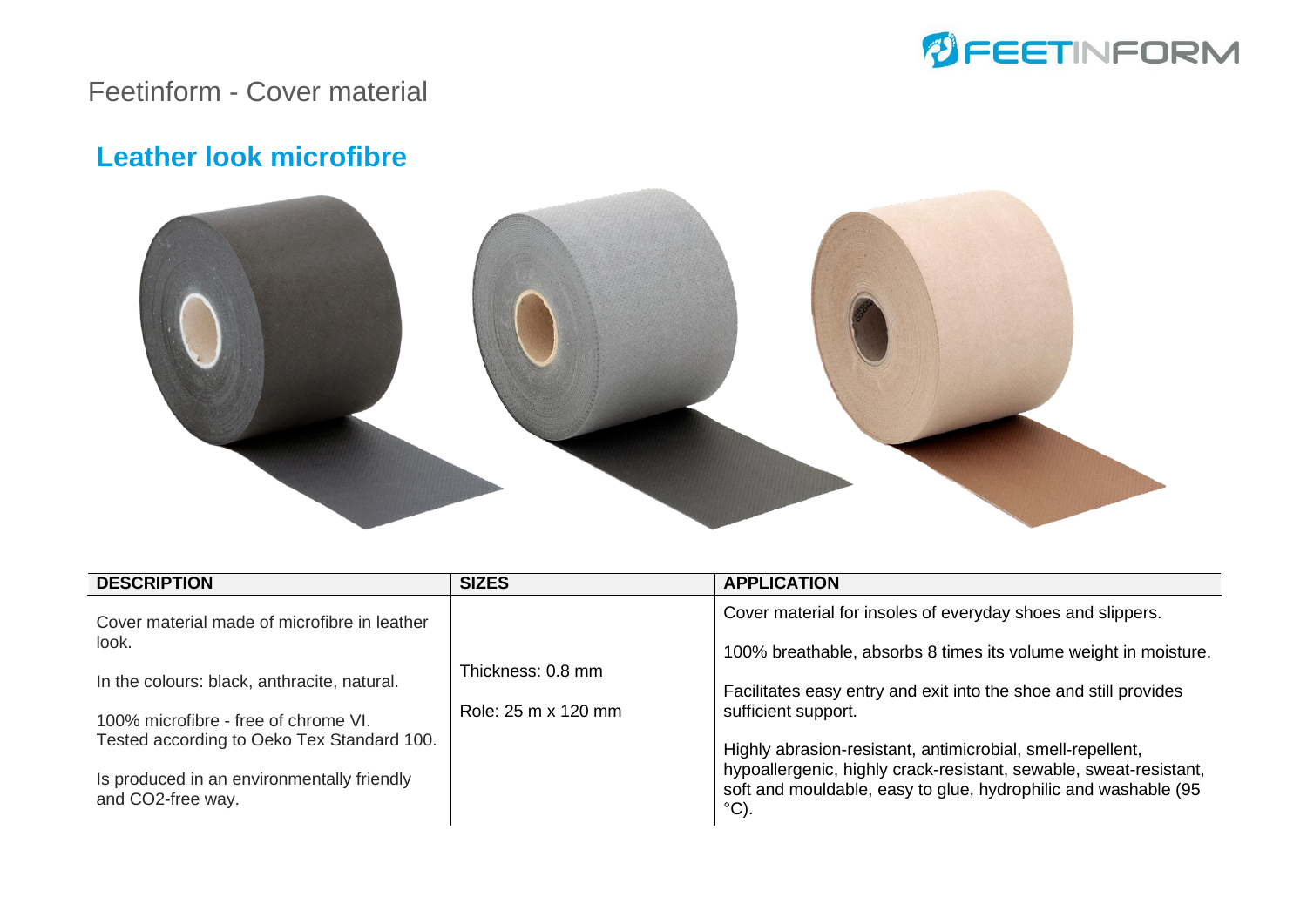

#### Feetinform - Cover material

#### **EVA2mm**



| <b>DESCRIPTION</b>                                                                                                      | <b>SIZES</b>                                             | <b>APPLICATION</b>                                                                                                                                                                      |
|-------------------------------------------------------------------------------------------------------------------------|----------------------------------------------------------|-----------------------------------------------------------------------------------------------------------------------------------------------------------------------------------------|
| One component EVA in two colors<br>Marbled Blue/Grey<br>$\bullet$<br>Marbled Black/Grey<br>Shore hardness:<br>40° Shore | Thickness: 2 mm<br>Sizes:<br>approx. 105 mm x 160-210 mm | Cover material for insoles of everyday shoes, slippers and<br>sports shoes.<br>Anti-slip and provides a good grip inside the shoe.<br>Sweat resistant, soft and moldable, easy to glue. |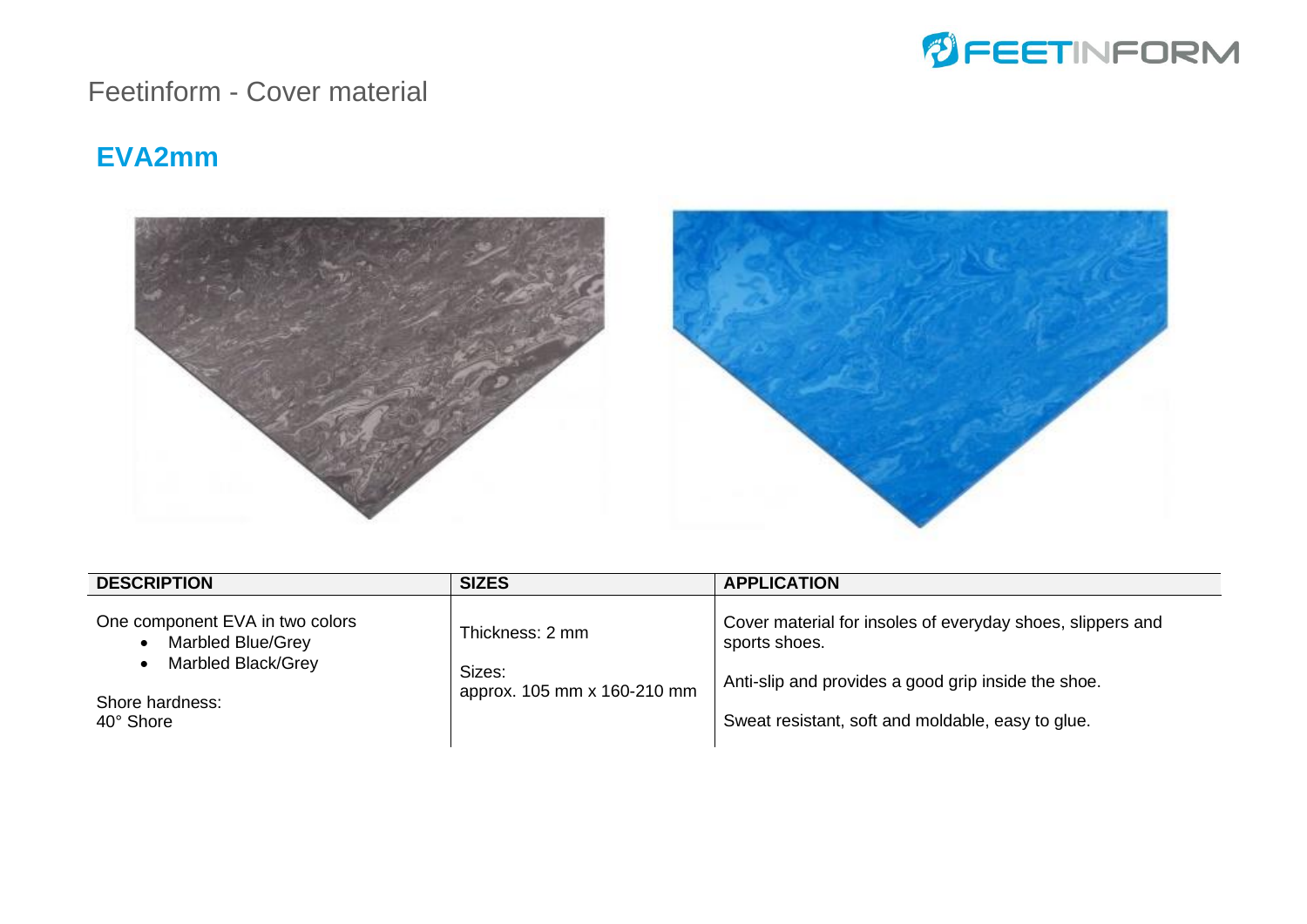

#### Feetinform - Cover material

### **Soft padding material**



| <b>DESCRIPTION</b> | <b>SIZES</b>                           | <b>APPLICATION</b>                                         |  |
|--------------------|----------------------------------------|------------------------------------------------------------|--|
| One component EVA  | Thickness: 3.2 mm                      | Cover material for insoles of everyday shoes, slippers and |  |
| Shore hardness:    | Width x length:<br>1,370 mm x 1,000 mm | sports shoes.                                              |  |
| 40° Shore          |                                        | Especially suitable for diabetic and rheumatic patients.   |  |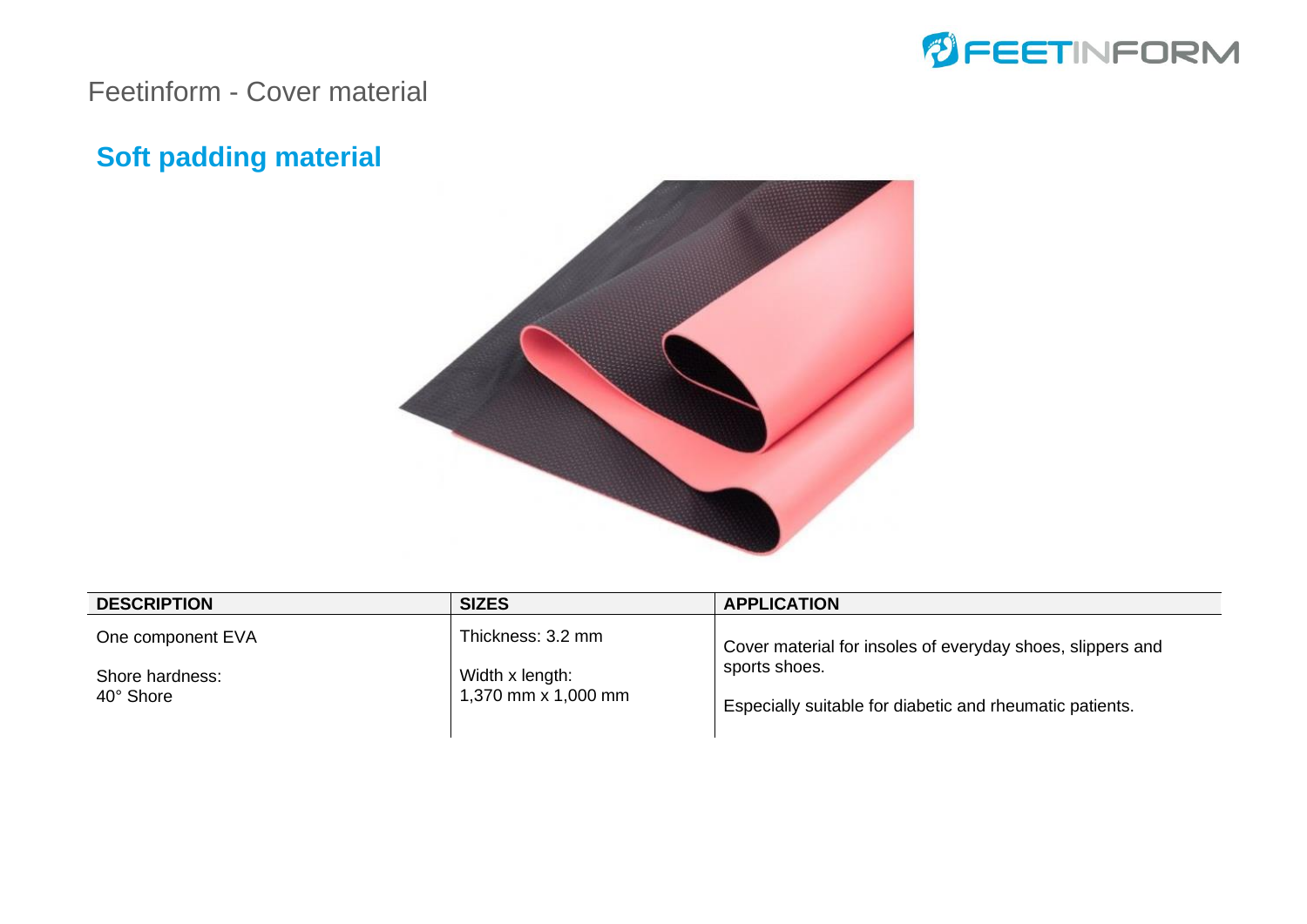

#### **Feetinform's recommendation:**

- **Block size**
	- Length 300 mm up to shoe size 40
	- Length 330 mm from shoe size 41 to 45
	- Length 360 mm from shoe size 46
	- For "FIF diabetes" one size 360 mm
- **High quality 3 components shoe insole for everyday shoes, slippers and sports shoes.**
	- "FIF-Deluxe" for people with regular load
	- "FIF-Control" for people with heavier load
- **For rheumatism or diabetes** 
	- "FIF-Diabetes rebu3" bedding inserts for rheumatism or diabetes
	- "FIF-Diabetes rebu10" bedding insoles or relief insoles for rheumatism or diabetes
- **Comfort insoles**
	- "FIF-Standard 45°/40°" little correction and foot guidance, less restoring force and less load
	- FIF-Standard 40°/60°" very little correction and foot quidance, less restoring force and stronger load
	- FIF-Standard 45°/60°" little correction and foot guidance, less restoring force and stronger load
	- "FIF-Standard 50°/40°" more correction and foot guidance, more restoring force and less
- **Soft insoles**
	- "FIF-Economie 40°" for people with litte load and who require less correction
	- "FIF-Economie 45°" for people with regular load and who require less correction
- **Cover material**
	- EVA for everyday shoes, slippers and sports shoes
	- Leather look microfibre for everyday shoes and slippers
	- Soft padding material for diabetics and rheumatics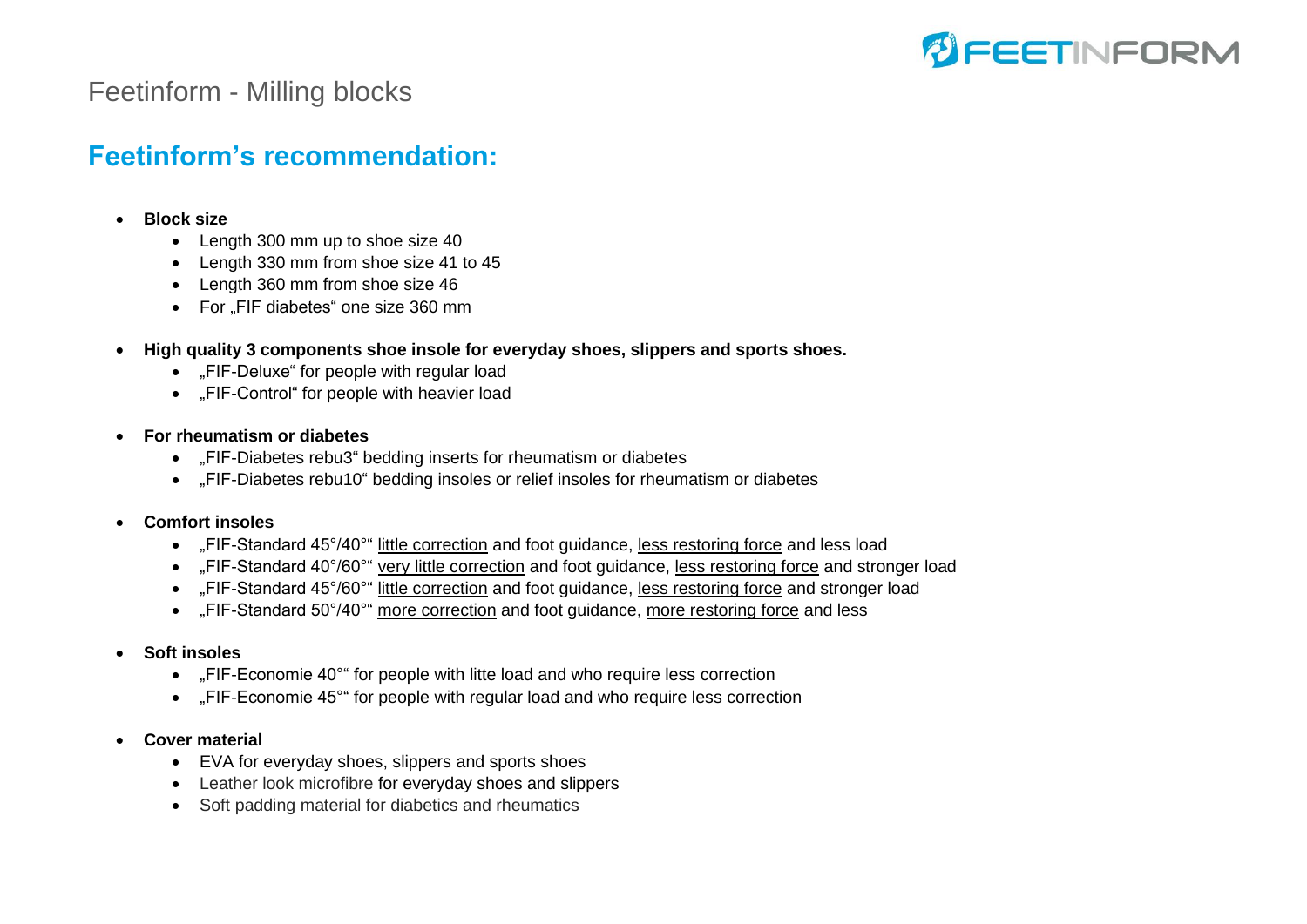

# FIF - Price list

#### **Milling blocks**

| <b>NAME</b>                       | <b>PRICE PER BLOCK</b><br>Length: 300 mm, 330 mm | <b>PRICE PER BLOCK</b><br>Length: 360 mm |
|-----------------------------------|--------------------------------------------------|------------------------------------------|
| FIF Deluxe                        | 10.90€                                           | 12.10€                                   |
| <b>FIF Control</b>                | 10.90€                                           | 12.10€                                   |
| FIF-Diabetes rebu3                |                                                  | 12.50€                                   |
| FIF-Diabetes rebu10               |                                                  | 12.50€                                   |
| FIF Standard 45/40                | 9.20€                                            | 10.40€                                   |
| FIF Standard 40/60                | $9.20 \in$                                       | 10.40€                                   |
| FIF Standard 45/60                | $9.20 \in$                                       | 10.40€                                   |
| FIF Standard 50/40                | $9.20 \in$                                       | 10.40€                                   |
| FIF Economy 40                    | 8.30€                                            | 9.50€                                    |
| FIF Economy 45                    | 9.10 $\epsilon$                                  | 10.30€                                   |
|                                   |                                                  |                                          |
| FIF Block-MIX-S (from 100 blocks) | 10.90€                                           | 10.90€                                   |
| FIF Block-MIX-C (from 100 blocks) | 10.90€                                           | 10.90€                                   |

#### **Cover material**

| <b>NAME</b>                                                                        | <b>COLORS</b>                           | <b>PRICE</b> |
|------------------------------------------------------------------------------------|-----------------------------------------|--------------|
| 1 roll of microfiber in leather look<br>Roll: 25 m x 120 mm (for approx. 32 pairs) | 3 colors                                | 69.00€       |
| 1 qm EVA 2 mm<br>(for approx. 11 pairs)                                            | Marbled Blue/Grey<br>Marbled Black/Grey | 15.90€       |
| Soft padding material<br>1,370 mm x 1,000 mm x 3.2 mm                              | Concealed with black lycra cover        | 115.00€      |